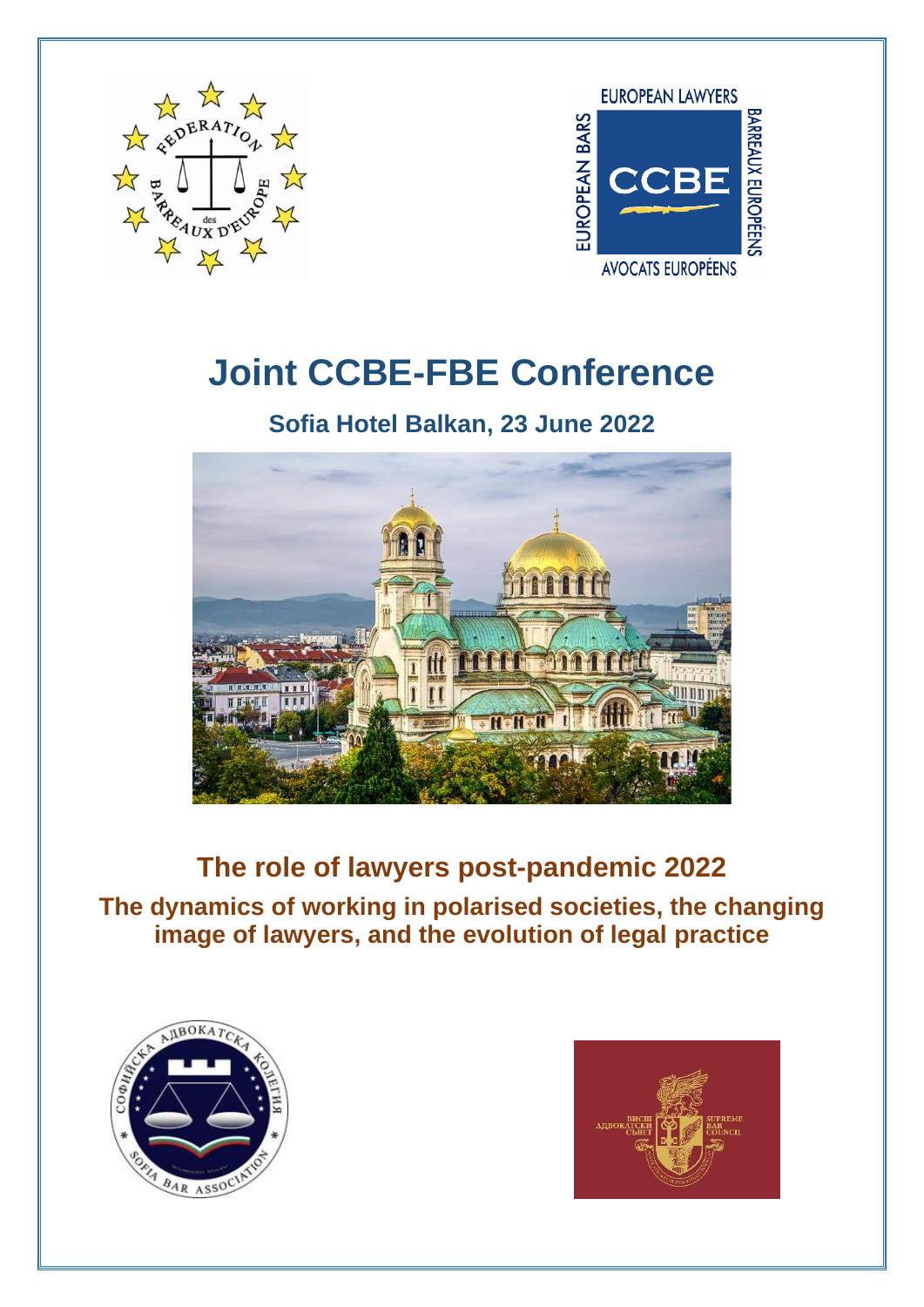#### **14:00 – 14:30 Opening speeches**

• President of the Supreme Bar Council**, Ivaylo DERMENDJIEV**



• President of the National Assembly, **Nikola MINCHEV**



• President of the Sofia Bar Association, **Stephan MARCHEV**



• President of the CCBE**, James MacGUILL**



• President of the FBE**, Dominique ATTIAS**



• French Ambassador in Bulgaria, **Florence ROBINE**



• Minister of Justice, **Nadezhda YORDANOVA**

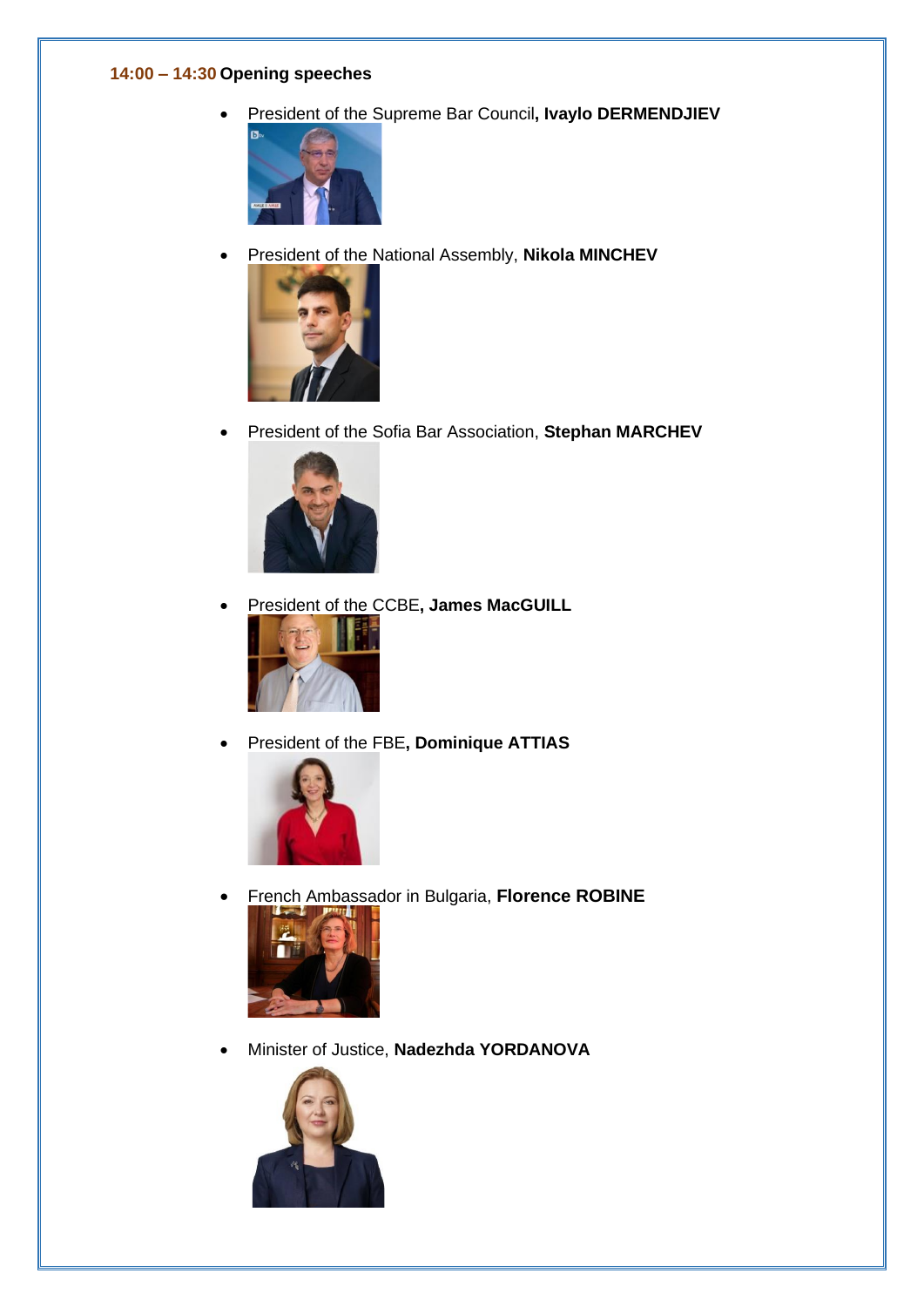#### **14:30 – 15:00 Keynote speech by Jeroen OUWEHAND,** Global Senior Partner, Clifford Chance Amsterdam

Social responsibility of law firms – How to reconcile the obligation of lawyers to represent their clients according to the law on the one hand, and public interest concerns on the other?



### **15:00 – 15:30 Keynote speech by Rupert COWPER-COLES,** Partner at RPC London

How to counter abusive litigation such as strategic lawsuits against public participation (SLAPPs)?



#### **15:30 – 15:45 Coffee break**

**15:45 – 16:45 Panel discussion on promoting social responsibility and countering abusive litigation**

**Moderator: Bas MARTENS,** Vice-President of the European Bars Federation (FBE)



#### **Panellists:**

• **Jean-Marc GOLLIER,** Chair of the CCBE Environment and Climate Change **Committee** 

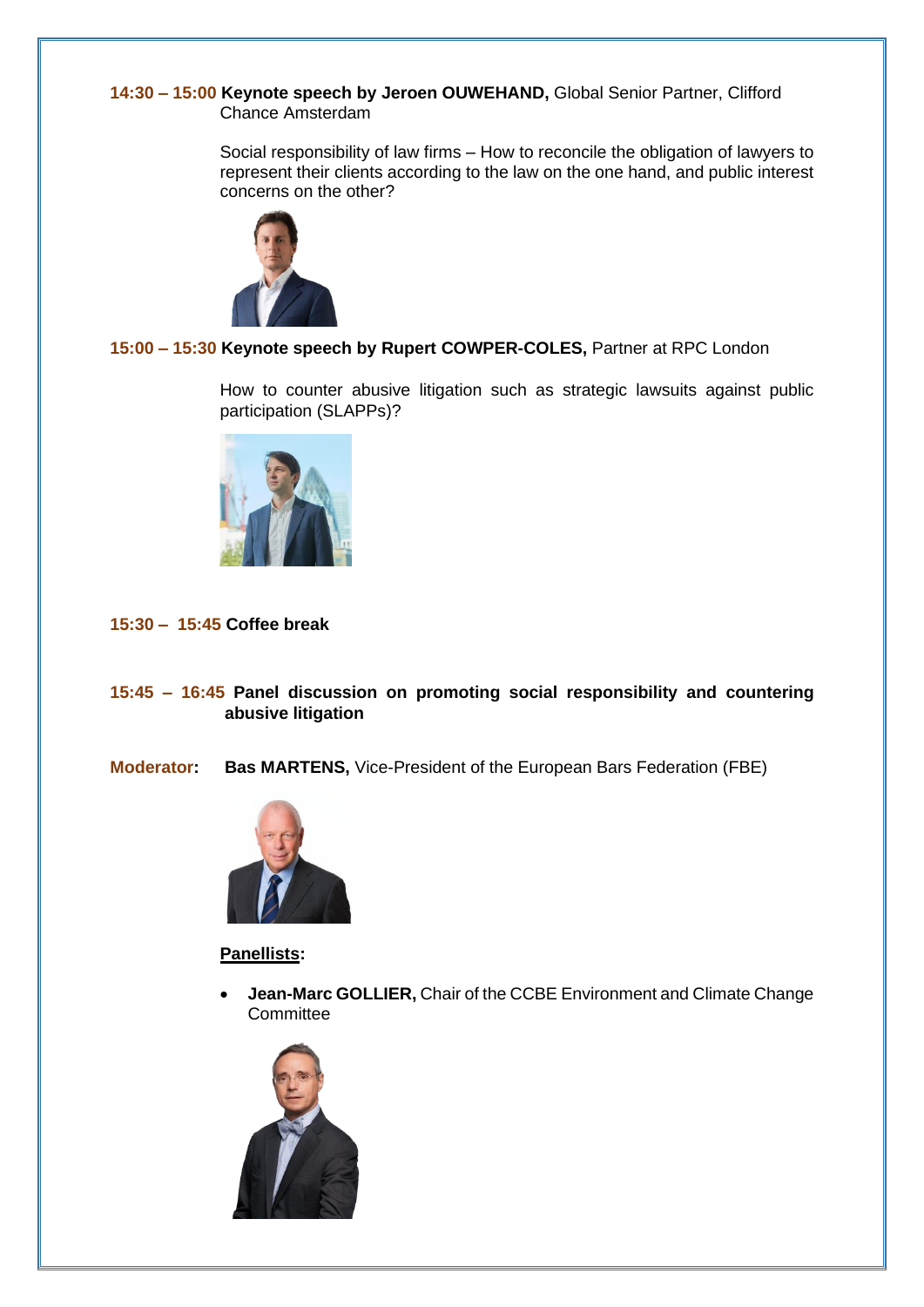• **Margarete von GALEN,** Former CCBE President



• **Michael GRIEM,** President of the Frankfurt Bar



• **Panellist from the Bulgarian Bar** (TBC)

**16:45 – 17:45: Panel discussion on innovation and the digitalisation of legal practice** 

**Moderator: Izabela KONOPACKA,** Vice-President of the European Bars Federation (FBE)



 **Panellists:**

• **Agnieszka POTERALSKA,** Member of the FBE New Technology **Committee**